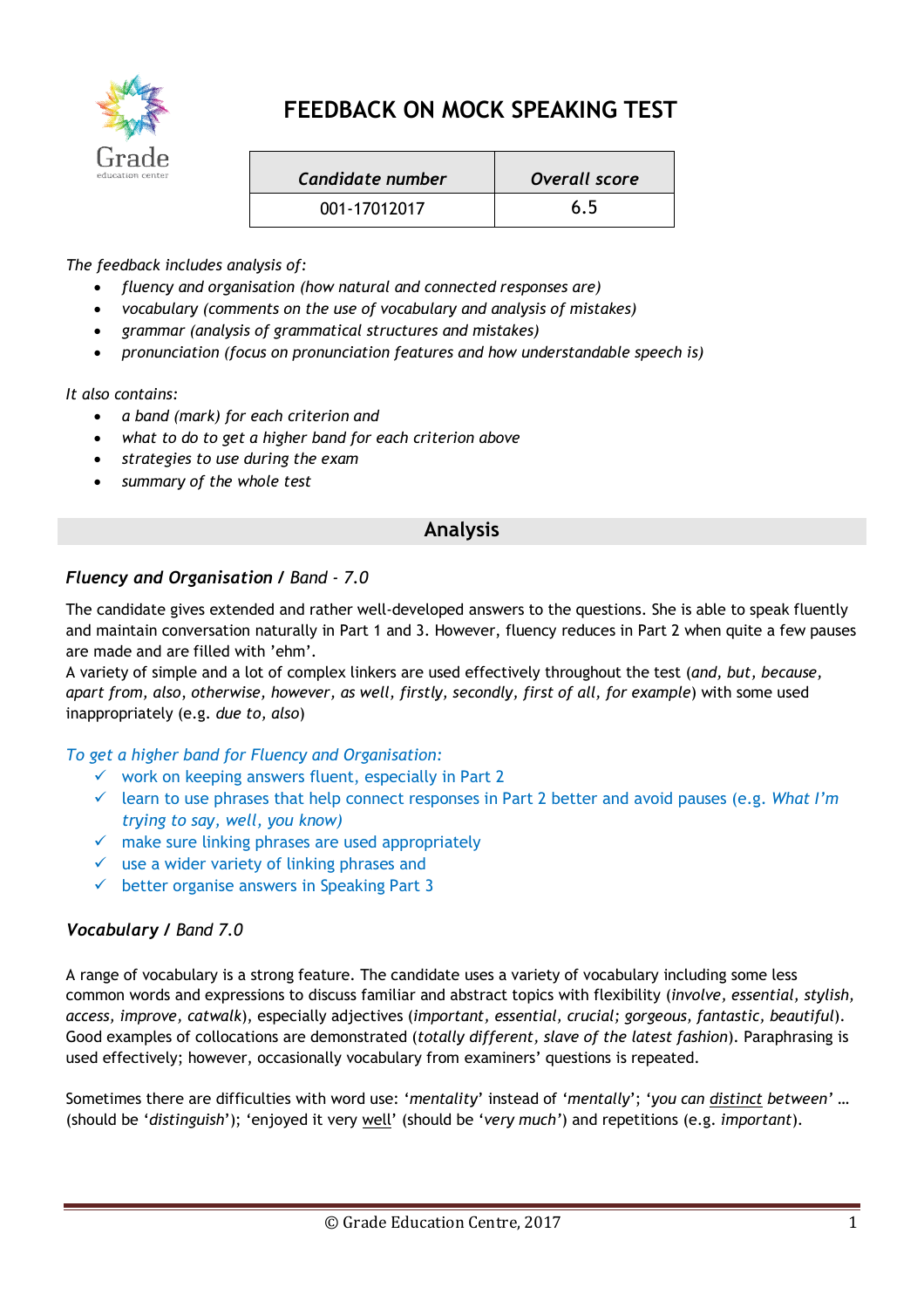### *To get a higher band for Vocabulary:*

- $\checkmark$  learn and use higher level and less frequently used vocabulary including collocations
- $\checkmark$  paraphrase examiner's questions to show variety of vocabulary
- $\checkmark$  avoid repetitions

### *Grammar / Band 6.0*

The candidate uses a variety of different structures (simple and complex) with lots of examples of complex grammatical structures. Verb tenses, modal verbs and articles are accurate although with occasional troubles (or slips) with present and past simple:

- 'I've bought it about one month ago' -> I bought it about one month ago.
- 'its depend on me' -> it depends on me

A number of clauses including first conditional with *if*, time clauses with *when* and other types of subordinate clauses are used to a good effect. This makes sentences longer and enables the candidate to give better developed responses.

Despite this, control of simpler grammar is not constant, especially with prepositions and verbs with/without prepositions:

- 'don't mind about it' -> don't mind it
- 'don't care of' -> don't care about
- 'in my point of view' –> from my point of view
- 'judge about you' > judge you

Control of grammar reduces in Speaking Part 3, where the candidate makes a few lapses and mistakes:

- 'so good question' -> such a good question
- 'let me gathering my thoughts' -> let me gather my thoughts
- 'for a school teachers' -> for school teachers

Attention should be paid to occasional troubles with word order ('*I've bought recently a…*') or awkward/unclear expressions that might confuse the listener at times ('*I've got have more time'*; '*it can be encouraged students go to school'*).

#### *To get a higher band for Grammar:*

- $\checkmark$  use a wider variety of advanced structures (other types of conditionals, inversion, adverbs such as *hopefully, interestingly;* future in the past, participles, etc.*)*
- $\checkmark$  control prepositions and phrases with prepositions
- $\checkmark$  pay attention to word order and clarity of own expressions.

## *Pronunciation / Band 6.0*

The candidate's pronunciation is generally clear. Although there is influence of a native accent, it does not create difficulty understanding. Intonation is rather monotonous and flat, and pauses interrupt the flow of language (especially in Part 2) that makes it unnatural.

The candidate should be more careful with individual sounds (both vowels and consonants) and the pronunciation of individual words:

- worki**ng**
- every**th**ing
- **w**ant
- enc**ou**rage